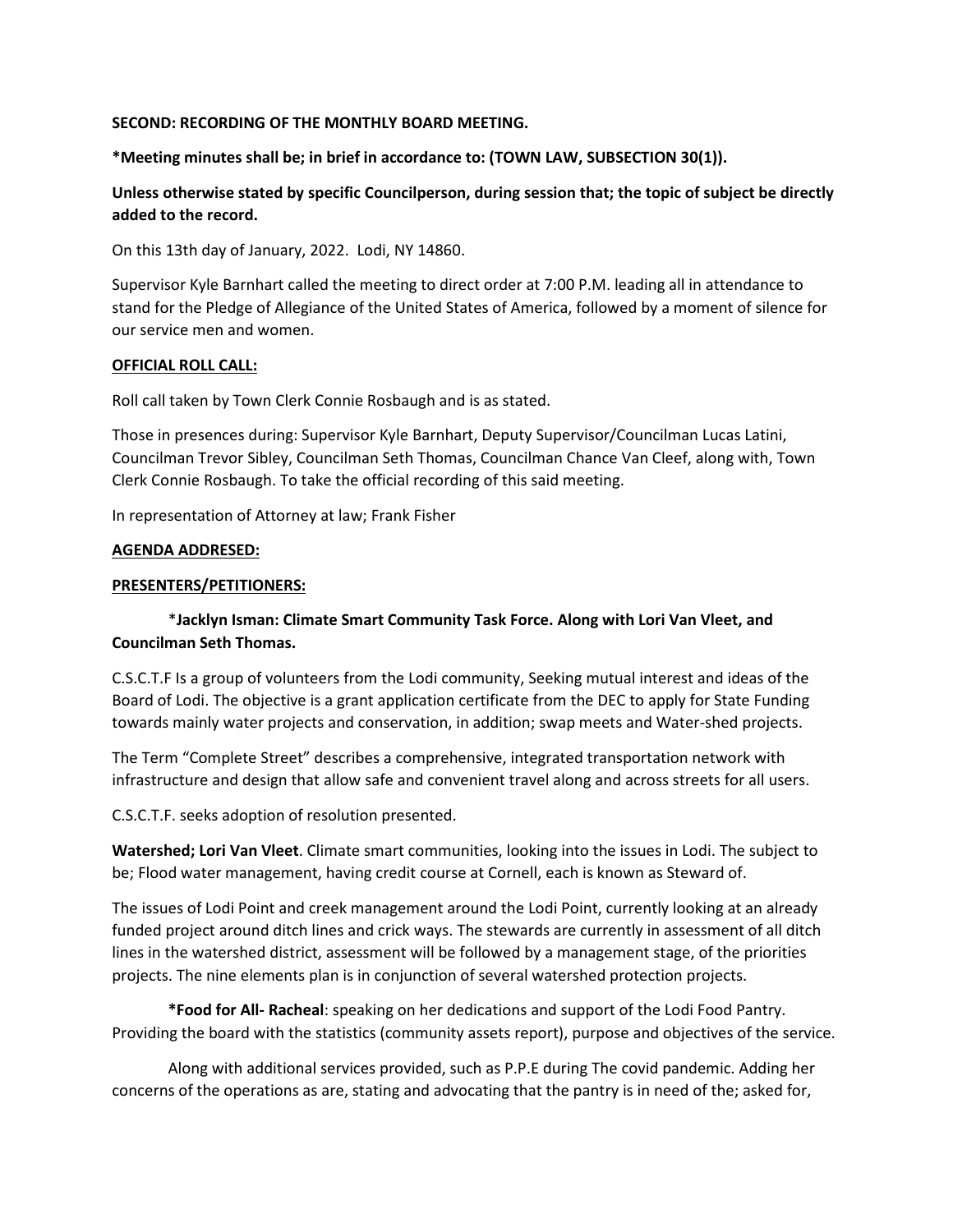building square footage and accommodations storage, distribution's and overall inconveniences. States the benefits of the service, and the grant received by food for all in the value of 25 thousand for food services. Racheal would like noted that the program is not income eligible and that anyone may come and receive the service of nutritional food support.

\***Jackie Amin**- **Previously volunteered at the Food Pantry,** advocates for the accommodations to the Lodi Town Hall and Court; for the Food for All service.

# **\*Martha Mosher- Addresses the board with a prepared article.**

Martha states her expectations of the Board and their commitments to the campaign that they ran. She gives suggestions on how the board could come together more as a group while addressing town subjects, ideas and spending. Ask that sales tax revenues be looked at by the board to offset the lack of.

Adding further comments to old business subjects and the clarity of discussion. Senior fixed incomes and statistics of Lodi.

Asking clarity to why the subject of; (expansion of the food pantry was tabled, during the January meeting).

**\*answer**: Councilman Trevor Sibley had added the subject to the agenda; as New Business in / Conjunction to Old Business, prompted by: received a hugely inflated proposal for the Lodi Town Hall and Court, operational site of the Food Pantry. The day of the Meeting to be held, Councilman Sibley experienced tragic emergency of a direct family member, rendering him unable to join session.

Public record, per Town Clerk: Connie Rosbaugh.

Martha adds her support of putting the project out to bid as it stands and start the process of bid intake, so that the Towns people have a real look at the cost, she supports the continued operations of the food pantry and its services.

# **PUBLIC COMMENTS:**

Each person listed sent letter and or e-mail, to the Lodi Town Board in support of the continued operations of the food for All Services and the proposed expansions of.

Rec: Town Clerk Month of January Correspondences. Letters and or e-mail print, housed with-in the original archive.

Ryan & Jennifer Teeter, Judy Margeit, the Tinge family, Shannon Brock- Co-Owner of Silver Thread Vineyard, Glen Riley, Barbara Davieds, Mary Callahan, Nancy Cook, Eleanor Liebson, and Phoebe Van Vleet.

Each document is kept with the clerk for records, copy documents giving to Supervisor and All Councilman, during this second session.

**Mark Benjamin-** Comments on The cautious and responsible spending he sees of Councilman Sibley and Latini. Ask that the public be more informed of the working of the Town Board.

Mr. & Mrs. Beebe- Comments on the continued flooding of Black Well creek.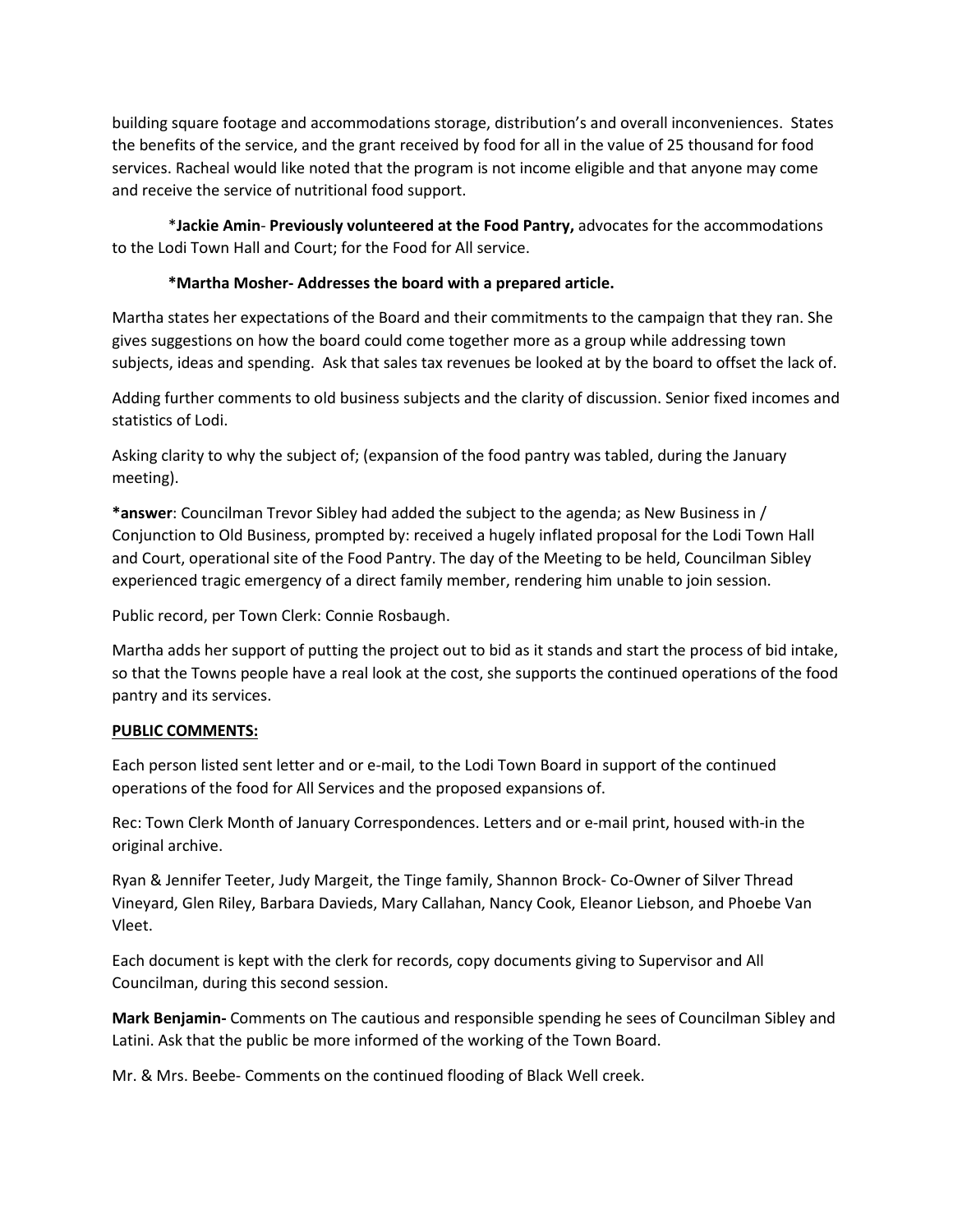Seeks board support to resolve the situation of the creeks flooding.

**Answer**- FEMA support, involvement and funding ended when the personal residents and property owners took measures into their own hands. The town its selves, is only able to rectify their legal domain. Suggested that they adjacent property owners work together to try and resolve issues on their property.

**Mr. Massinger**- Also comments on his concerns of Black Well Creek Flooding as he has septic issue of concern.

Jackie Amin: Comments on her information: previous land purchasers or owner of the former Presbyterian church land of Lodi

**MOTION TO ACCEPT THE AGENDA:** Motion made by Supervisor Kyle Barnhart. Motion in the second by Councilman Seth Thomas. Hearing no comment, all members of the Board **IN FAVOR AND VOTING AYE: MOTION CARRIED WITHOUT COMMENT.**

## **MOTION TO ACCEPT THE MINUTES: (THE MONTH PREVIOUS TO THE CURRENT)-**

Motion made by Supervisor Kyle Barnhart. Motion in the second made by Councilman Seth Thomas. All members of the Board **IN FAVOR AND VOTING AYE; MOTION CARRIED WITHOUT COMMENT.** 

**MOTION TO ACCEPT THE BILL(S):** acquired in the previous month(s).

Motion made by Councilman Van Cleef. Motion in the second by, Deputy Supervisor Luke Latini. All members of the Board **IN FAVOR AND VOTING AYE: MOTION CARRIED WITHOUT COMMENT.**

## **COMMITTEE**

**Ag, environments, & infrastructure** 

**Econ. Dev., Planning, & Tourism.**

**Building Committee**

**Finance& Federal Affairs**

**Gov't Ops & Criminal Justice.**

**Water Committee.**

#### **NEW BUSINESS:**

**Employee handbook update-** Councilman Sibley request that the wage increase of Town employees reflect current in the handbook.

#### **Complete Streets – Councilman Thomas**

Whereas, Safe convenient, and accessible transportation for all users is a priority of the Town of Lodi.

Motion in the first by: Councilman Seth Thomas. Motion in the second by Supervisor Kyle Barnhart. All members of the board **IN FAVOR AND VOTING AYE: MOTION CARRIED**

**Historical Marker Nomination**- Supervisor Kyle Barnhart.